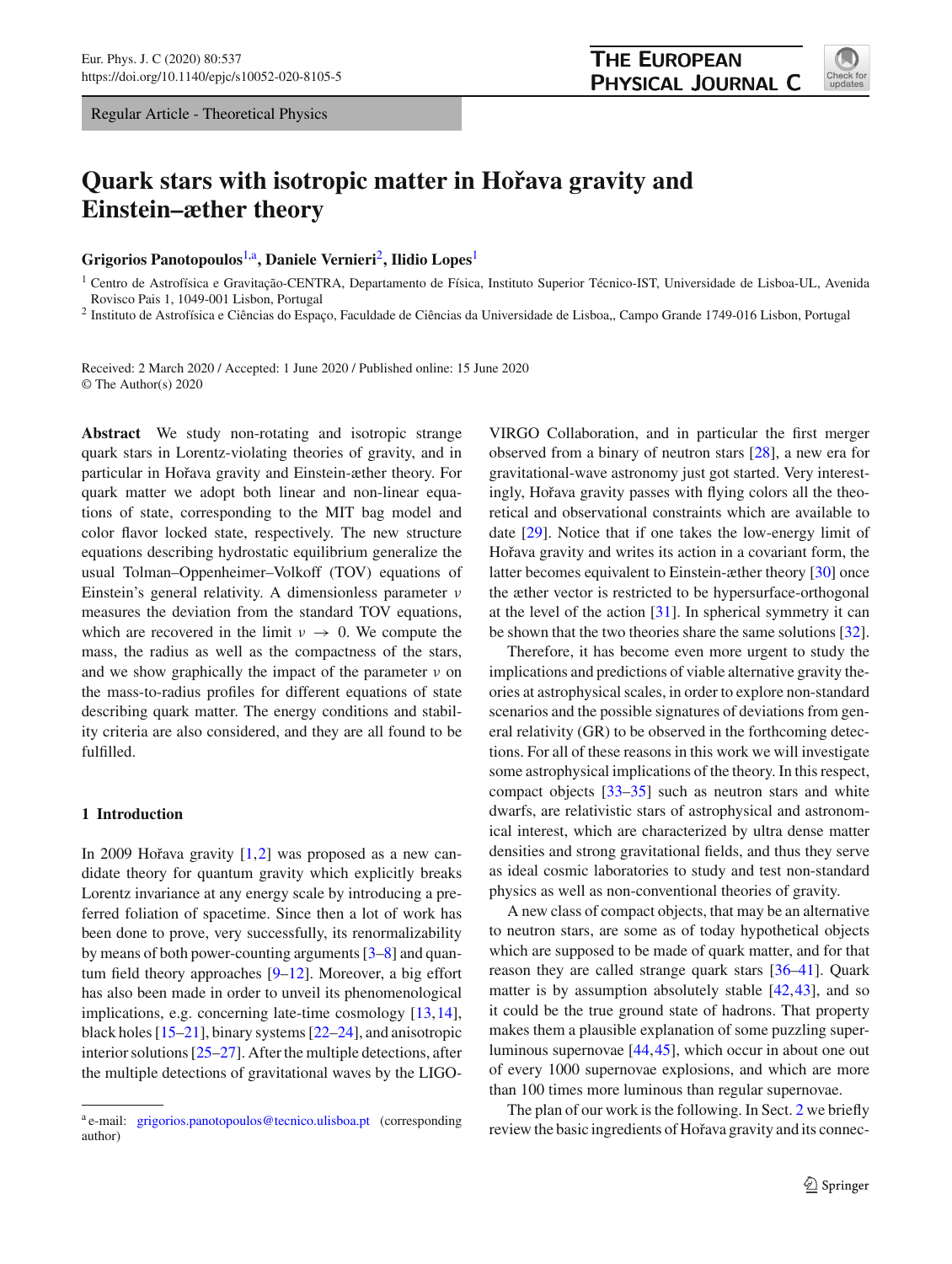tion to Einstein-æther theory, while in Sect. [3](#page-1-1) we present the field equations as well as the structure equations describing the hydrostatic equilibrium of spherically symmetric relativistic stars with isotropic matter. In Sect. [4](#page-2-0) we obtain and discuss our numerical results for quark stars. Finally we finish our work with some conclusions in Sect. [5.](#page-5-0) We adopt the mostly negative metric signature  $+, -, -, -,$  and we work in units in which the speed of light in vacuum *c* as well as the reduced Planck constant  $\hbar$  are set equal to unity,  $\hbar = 1 = c$ . In those units all dimensionful quantities are measured in  $GeV = 1000$  MeV, and we make use of the conversion rules  $1 m = 5.068 \times 10^{15} \text{ GeV}^{-1}$  and  $1 \text{ kg} = 5.610 \times 10^{26} \text{ GeV}$ [\[46](#page-7-26)].

# <span id="page-1-0"></span>**2 Hoˇrava gravity and Einstein-æther theory**

The action of Hořava gravity  $[1,2]$  $[1,2]$  $[1,2]$  can be written in the preferred foliation as

<span id="page-1-2"></span>
$$
S_H = \frac{1}{16\pi G_H} \int dT d^3x \sqrt{-g} \left( K_{ij} K^{ij} - \lambda K^2 + \xi \mathcal{R} + \eta a_i a^i + \frac{L_4}{M_*^2} + \frac{L_6}{M_*^4} \right) + S_m[g_{\mu\nu}, \psi], \tag{1}
$$

where  $G_H$  is the effective gravitational constant;  $g$  is the determinant of the metric  $g_{\mu\nu}$ ;  $R$  is the Ricci scalar of the three-dimensional constant-*T* hypersurfaces;  $K_{ij}$  is the extrinsic curvature and *K* is its trace; and  $a_i = \partial_i \ln N$ , where *N* is the lapse function and  $S_m$  is the matter action where  $\psi$ collectively denotes the matter fields. The constant couplings  $\{\lambda, \xi, \eta\}$  are dimensionless, and GR is identically recovered when they take the values {1, 1, 0}, respectively. Moreover, *L*<sup>4</sup> and *L*<sup>6</sup> denote the fourth-order and sixth-order operators respectively, while *M*<sup>∗</sup> is the characteristic mass scale which suppresses them at low-energy.

In the following, we consider the covariantized version of the low-energy limit of Hoˇrava gravity, named the *khronometric* model, that is obtained by keeping only the operators up to second-order derivatives, which amounts to discarding *L*<sup>4</sup> and *L*<sup>6</sup> which instead contain the higher-order operators.

In order to write the action covariantly, let us first take the action of Einstein-æther theory [\[30](#page-7-15)]:

<span id="page-1-3"></span>
$$
S_{\mathcal{X}} = \frac{1}{16\pi G_{\mathcal{X}}} \int d^4x \sqrt{-g} \left( -R + L_{\mathcal{X}} \right) + S_m[g_{\mu\nu}, \psi], \tag{2}
$$

where  $G_{\mathcal{R}}$  is the "bare" gravitational constant; *R* is the fourdimensional Ricci scalar; *u<sup>a</sup>* is a timelike vector field of unit norm, i.e.,  $g_{\mu\nu}u^{\mu}u^{\nu} = 1$ , from now on referred to as the "æther"; and

$$
L_{\mathcal{X}} = -M^{\alpha\beta}{}_{\mu\nu}\nabla_{\alpha}u^{\mu}\nabla_{\beta}u^{\nu},\tag{3}
$$

with  $M^{\alpha\beta}{}_{\mu\nu}$  defined as

$$
M^{\alpha\beta}{}_{\mu\nu} = c_1 g^{\alpha\beta} g_{\mu\nu} + c_2 \delta^\alpha_\mu \delta^\beta_\nu + c_3 \delta^\alpha_\nu \delta^\beta_\mu + c_4 u^\alpha u^\beta g_{\mu\nu}, \tag{4}
$$

where  $c_i$ 's are dimensionless coupling constants.

Once the æther vector is taken to be hypersurfaceorthogonal at the level of the action, that is

$$
u_{\alpha} = \frac{\partial_{\alpha} T}{\sqrt{g^{\mu \nu} \partial_{\mu} T \partial_{\nu} T}},
$$
\n(5)

where the preferred time *T* is a scalar field (the *khronon*) which defines the preferred foliation, then the two actions in Eqs. [\(1\)](#page-1-2) and [\(2\)](#page-1-3) become equivalent if the parameters of the two theories are mapped into each other as [\[31\]](#page-7-16)

$$
\frac{G_H}{G_{\mathfrak{X}}} = \xi = \frac{1}{1 - c_{13}}, \qquad \frac{\lambda}{\xi} = 1 + c_2, \qquad \frac{\eta}{\xi} = c_{14}, \qquad (6)
$$

where  $c_{ij} = c_i + c_j$ . Moreover  $G_{\mathcal{R}} = G_N (1 - \eta/2\xi)$ , where  $G_N$  is the Newton's constant, which is needed to recover the Newtonian limit  $[2,47]$  $[2,47]$  $[2,47]$ . In what follows, we will thus consider the covariant formulation of the low-energy limit of Hořava gravity.

The variation of the action in Eq. [\(2\)](#page-1-3) with respect to  $g^{\alpha\beta}$ and *T* yields, respectively [\[24](#page-7-10)],

<span id="page-1-4"></span>
$$
G_{\alpha\beta} - T_{\alpha\beta}^{\mathcal{X}} = 8\pi G_{\mathcal{X}} T_{\alpha\beta}^m,\tag{7}
$$

<span id="page-1-5"></span>
$$
\partial_{\mu} \left( \frac{1}{\sqrt{\nabla^{\alpha} T \nabla_{\alpha} T}} \sqrt{-g} \mathcal{L}^{\mu} \right) = 0, \tag{8}
$$

where  $G_{\alpha\beta} = R_{\alpha\beta} - R_{\beta\alpha\beta}/2$  is the Einstein tensor,

$$
T_{\alpha\beta}^{\mathcal{X}} = \nabla_{\mu} \left( J_{(\alpha}^{\mu} u_{\beta)} - J_{(\alpha\beta)}^{\mu} u_{\beta} - J_{(\alpha\beta)} u^{\mu} \right) + c_1 \left[ (\nabla_{\mu} u_{\alpha}) (\nabla^{\mu} u_{\beta}) - (\nabla_{\alpha} u_{\mu}) (\nabla_{\beta} u^{\mu}) \right] + \left[ u_{\nu} (\nabla_{\mu} J^{\mu \nu}) - c_4 \dot{u}^2 \right] u_{\alpha} u_{\beta} + c_4 \dot{u}_{\alpha} \dot{u}_{\beta} -\frac{1}{2} L_{\mathcal{X}} g_{\alpha\beta} + 2 \mathcal{A}_{(\alpha} u_{\beta)}
$$
(9)

is the khronon stress-energy tensor,

$$
J_{\mu}^{\alpha} = M_{\mu\nu}^{\alpha\beta} \nabla_{\beta} u^{\nu}, \quad \dot{u}_{\nu} = u^{\mu} \nabla_{\mu} u_{\nu}, \quad \mathcal{A}_{\mu} = (\nabla_{\alpha} J^{\alpha\nu}) - c_4 \dot{u}_{\alpha} \nabla^{\nu} u^{\alpha}) \left( g_{\mu\nu} - u_{\mu} u_{\nu} \right), \tag{10}
$$

and  $T_{\alpha\beta}^m$  is the matter stress-energy tensor, defined as

$$
T_{\alpha\beta}^m = \frac{2}{\sqrt{-g}} \frac{\delta S_m}{\delta g^{\alpha\beta}}.
$$
\n(11)

## <span id="page-1-1"></span>**3 Field equations**

The most general static and spherically symmetric metric, in Schwarzschild coordinates, can be written as

$$
ds^{2} = e^{A(r)}dt^{2} - B(r)dr^{2} - r^{2}(d\theta^{2} + \sin^{2}\theta d\phi^{2}).
$$
 (12)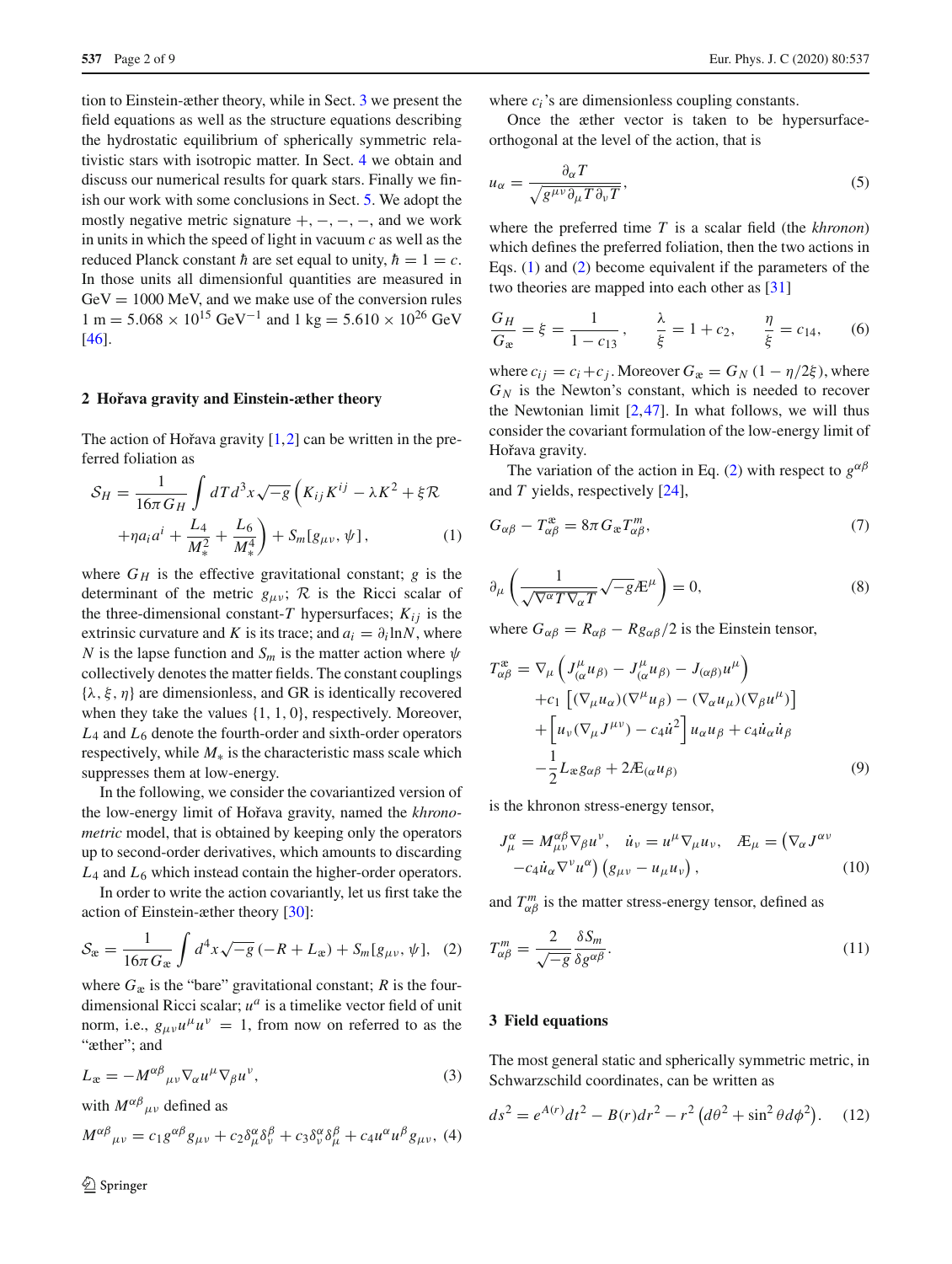In addition, let us consider an interior spacetime filled by an isotropic fluid whose stress-energy tensor is

$$
T_{\alpha\beta}^{m} = (\rho + p) v_{\alpha} v_{\beta} - p g_{\alpha\beta}, \qquad (13)
$$

where  $\rho$  is the energy density and  $p$  is the pressure of the fluid, and its 4-velocity  $v^{\alpha}$  is given by

$$
v^{\alpha} = \left(e^{-A(r)/2}, 0, 0, 0\right).
$$
 (14)

The æther vector field, which is by definition a unit timelike vector, in spherical symmetry is always hypersurfaceorthogonal and takes the following general form:

$$
u^{\alpha} = \left(F(r), \sqrt{\frac{e^{A(r)} F(r)^2 - 1}{B(r)}}, 0, 0\right).
$$
 (15)

However, in the following we will consider the case of a static æther which is aligned with the interior matter fluid 4-velocity  $v^{\alpha}$ , i.e. when  $F(r) = e^{-A(r)/2}$ , which leads to

$$
u^{\alpha} = \left(e^{-A(r)/2}, 0, 0, 0\right).
$$
 (16)

The field equations that we have to consider are the modified Einstein equations  $(0-0)$ ,  $(1-1)$  and  $(2-2)$  in Eq.  $(7)$ , which can be written respectively as:

<span id="page-2-1"></span>
$$
-v\left[4r^{2}A''(r) - \frac{2r^{2}A'(r)B'(r)}{B(r)} + r^{2}A'(r)^{2} + 8rA'(r)\right] + \frac{rB'(r)}{B(r)} + B(r) - 1 = 8\pi G_{\mathcal{X}}r^{2}B(r)\rho(r), \qquad (17)
$$

$$
B(r) \qquad \qquad \alpha \qquad \beta(r) \qquad \beta(r) + 1 = 8\pi G_{\mathfrak{B}} r^2 B(r) p(r),
$$

$$
\frac{1}{2}r^{2}A''(r) - \frac{r^{2}A'(r)B'(r)}{4B(r)} - \nu r^{2}A'(r)^{2} + \frac{1}{4}r^{2}A'(r)^{2}
$$

$$
+\frac{1}{2}rA'(r) - \frac{rB'(r)}{2B(r)} = 8\pi G_{\mathcal{R}}r^{2}B(r)p(r), \qquad (19)
$$

where  $v = \frac{\eta}{8\xi}$ . Furthermore, Eq. [\(8\)](#page-1-5) is identically satisfied. In the following we shall set  $8\pi G_{\mathfrak{E}} = 1$ .

Moreover, the conservation equation for the stress-energy tensor is

<span id="page-2-2"></span>
$$
p'(r) + \frac{1}{2}A'(r)\left[\rho(r) + p(r)\right] = 0.
$$
 (20)

Notice that the standard Tolman–Oppenheimmer–Volkoff (TOV) equations  $[48-51]$  $[48-51]$  which hold in GR  $[52]$  are recovered by setting  $v = 0$  in the equations above.

Nevertheless, among the above 4 equations only 3 are independent. Furthermore, since spherically symmetric solutions in Hořava gravity are identical to those of Einsteinæther theory, all of our conclusions will hold for both theories [\[32](#page-7-17)]. In order to derive the modified TOV equations that will be used for the numerical integration, one can obtain  $A'(r)$ 

from Eq. [\(18\)](#page-2-1):

$$
A'(r) = -\frac{r - r\sqrt{4vr^2B(r)p(r) + 4vB(r) - 4v + 1}}{2vr^2},
$$
 (21)

which corresponds to the only branch which admits the proper GR limit when  $\nu \rightarrow 0$ . Then, one has to substitute the latter in Eqs.  $(17)$  and  $(20)$ , that for brevity we do not show here. However, one can immediately notice the difference with respect to GR, since here the parameter  $\nu$  (which in GR is identically zero) enters non-linearly in the resulting equations.

# <span id="page-2-0"></span>**4 Properties of strange quark stars: numerical treatment**

In the present section we investigate the properties of quark stars in the Lorentz-violating theories of gravity at hand. We integrate the structure equations numerically, and then we present and discuss our main results.

# 4.1 Vacuum solution

(18)

To be able to match the solutions at the surface of the stars in order to compute the mass of the objects we need to know the exterior (vacuum) solution first. To that end we set the stress-energy tensor (pressure and energy density of the fluid) to zero.

In order to calculate the total gravitational mass *M* of the star appearing in the Newtonian potential, we will make use of the general vacuum solution found in Ref. [\[53](#page-7-31)] and summarized below:

$$
e^{A} = \left(\frac{1 - Y/Y_{-}}{1 - Y/Y_{+}}\right)^{\frac{-Y_{+}}{2+Y_{+}}},
$$
\n(22)

$$
B = \nu(Y - Y_{-})(Y - Y_{+}),
$$
\n(23)

$$
\frac{r_{\min}}{r} = \left(\frac{Y}{Y - Y_{-}}\right) \left(\frac{Y - Y_{-}}{Y - Y_{+}}\right)^{\frac{1}{2 + Y_{+}}},\tag{24}
$$

where  $Y = rA'$ ,  $Y_{\pm} = (-1 \pm \sqrt{1 - 4\nu})/(2\nu)$ , and  $r_{\min}$  is an integration constant which is related to the gravitational radius  $r_g = 2G_N M$  by

$$
r_{\min}/r_g = (-Y_+)^{-1}(-1 - Y_+)^{(1+Y_+)/(2+Y_+)}.
$$
 (25)

The above solution agrees with the Schwarzschild solution [\[54](#page-7-32)] of GR to leading order in 1/*r*.

#### 4.2 Equation-of-state

Before we continue to integrate the structure equations, we must specify the sources first. Quark matter inside the stars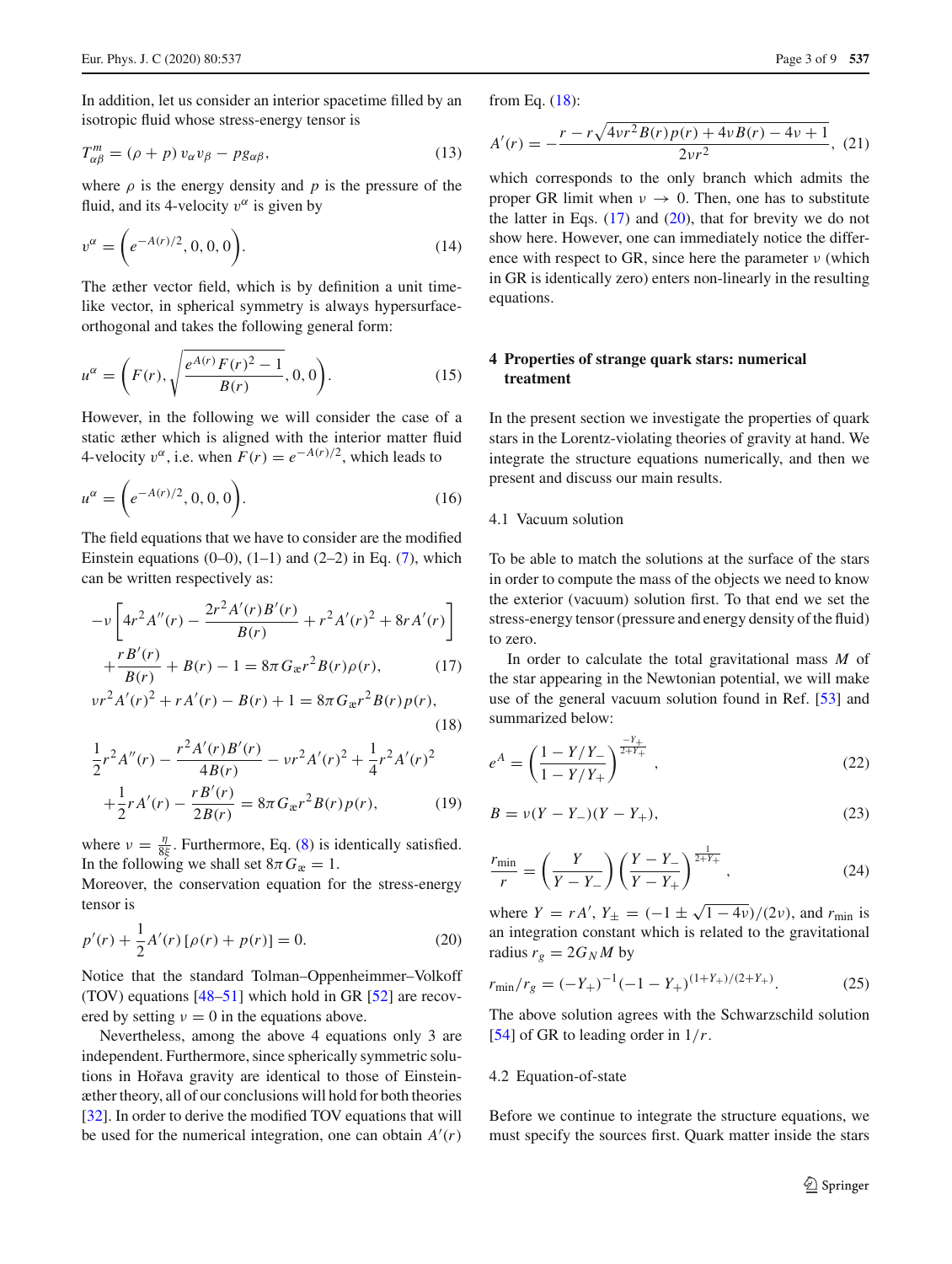is described by the MIT bag model [\[55,](#page-7-33)[56\]](#page-7-34), where in the simplest version there is a linear analytic function relating the energy density to the pressure of the fluid, that is

$$
p = k(\rho - \rho_0),\tag{26}
$$

where *k* is a dimensionless numerical factor, while  $\rho_0$  is the surface energy density. The MIT bag model is characterized by 3 parameters, namely (i) the QCD coupling constant,  $\alpha_c$ , (ii) the mass of the strange (s) quark,  $m<sub>s</sub>$ , and (iii) the bag constant,  $B_0$ . In this work we will consider the following 3 models [\[57\]](#page-7-35):

- The extreme model SQSB40 where  $m_s = 100$  MeV,  $\alpha_c = 0.6$  and  $B_0 = 40$  MeV fm<sup>-3</sup>. In this model  $k =$ 0.324 and  $\rho_0 = 3.0563 \times 10^{14}$  g cm<sup>-3</sup>.
- The standard model SQSB56 where  $m_s = 200$  MeV,  $\alpha_c = 0.2$  and  $B_0 = 56$  MeV fm<sup>-3</sup>. In this model  $k =$ 0.301 and  $\rho_0 = 4.4997 \times 10^{14}$  g cm<sup>-3</sup>.
- The simplified model SQSB60 where  $m_s = 0 = \alpha_c$ and  $B_0 = 60 \text{ MeV fm}^{-3}$ . In this model  $k = 1/3$  and  $\rho_0 = 4.2785 \times 10^{14}$  g cm<sup>-3</sup>.

Furthermore, at asymptotically large densities color superconductivity effects [\[58](#page-7-36)[,59](#page-7-37)] become important. Quark matter is in the color flavor locked (CFL) state [\[60,](#page-7-38)[61\]](#page-7-39), in which quarks form Cooper pairs of different color and flavor, and where all quarks have the same Fermi momentum and electrons cannot be present. That quark state is described by a slightly more complicated equation of state (EoS), although still an analytic function, and it is given by the following non-linear relation [\[62](#page-7-40)[–64\]](#page-7-41):

$$
\rho = 3p + 4B_0 - \frac{9\gamma \mu^2}{\pi^2},\tag{27}
$$

where  $\gamma$  and  $\mu^2$  are given by

$$
\gamma = \frac{2\Delta^2}{3} - \frac{m_s^2}{6},\tag{28}
$$

and

$$
\mu^2 = -3\gamma + \left(9\gamma^2 + \frac{4}{3}\pi^2(B_0 + p)\right)^{1/2},\tag{29}
$$

with  $\Delta$  being the non-vanishing energy gap.

In the CFL state there are 19 viable models, but here we shall consider two, namely CFL4 and CFL10, characterized by the following parameters (see table I in Ref. [\[64](#page-7-41)]):

 $\Delta = 100$  MeV, (30)

$$
m_s = 150 \text{ MeV},\tag{31}
$$

$$
B_0 = 60 \text{ MeV fm}^{-3},\tag{32}
$$

for CFL4, and

$$
\Delta = 150 \text{ MeV},\tag{33}
$$

$$
m_s = 150 \text{ MeV},\tag{34}
$$

$$
B_0 = 80 \text{ MeV fm}^{-3},\tag{35}
$$

for CFL10.

#### 4.3 Numerical solution of structure equations

The radius of the stars, *R*, is determined from the requirement that  $p(r = R) = 0$ , while the mass of the stars, *M*, is computed numerically using the vacuum solution presented before, and requiring that  $B_{int}(r = R) = B_{ext}(r = R)$ . Finally, the compactness of the object is computed by  $C =$  $G_N M/R$ .

Our main numerical results are summarized in the figures below. At this point it should be mentioned that the 3 observed super-massive pulsars J1614-2230 ((1.928  $\pm$ 0.017)  $M_{\odot}$ ) [\[65](#page-7-42),[66\]](#page-7-43), J0348+0432 ((2.01  $\pm$  0.04)  $M_{\odot}$ ) [\[67\]](#page-7-44) and J0740+6620 ((2.14<sup>+0.20</sup>) *M*<sub>○</sub>) [\[68](#page-7-45)], with masses *M* ~  $2M_{\odot}$  have put stringent constraints on compact object modelling, since any EoS that does not cross the 2 solar mass strip must be ruled out. Furthermore, the recent observation of the highly massive pulsar in the binary J2215+5135  $((2.27^{+0.17}_{-0.15}) M_{\odot})$  [\[69\]](#page-7-46) has put an even more tight constraint to be satisfied. However, as it will be shown in the following, our results also depend on the specific EoS that is used, as it affects the predicted mass profiles. For this reason, we will not aim to show that our models are able to pass all the existing tests, but just to study the general features of quark stars in the framework of Hoˇrava gravity and Einstein-æther theory and the overall effect of the modifications that they induce on the resulting mass profiles. Moreover, we should also keep in mind that electrically charged stars or compact objects with anisotropic matter can have higher masses compared to their isotropic neutral counterparts, see e.g. Refs. [\[70](#page-8-0),[71\]](#page-8-1) and references therein.

In Fig. [1](#page-4-0) we show the mass-to-radius  $(M_R)$  relations (left panel) and the compactness (right panel) of the quark stars with a linear EoS. Similarly, Fig. [2](#page-4-1) shows the same properties of the stars with a non-linear EoS. We see that the  $M_R$  profiles are shifted downwards as the parameter  $\nu$  increases. Therefore, if the highest star mass that a given EoS can support is lower than the 2 solar mass limit in GR, it will become even worse in Hořava gravity and Einstein-æther theory. The speed of sound, defined by  $c_s^2 \equiv dp/d\rho$ , is shown in Fig. [3](#page-4-2) for the models SOSB56 and CFL10 for  $v = 0.02$ , while for GR the speed of sound for the 19 CFL viable models can be seen in Fig. [2](#page-4-1) (panel (b)) of Ref. [\[64](#page-7-41)]. Clearly, throughout the object the speed of sound takes values in the range  $0 < c_s^2 < 1$ , as it should, and therefore causality is not violated. Moreover for each model we have checked that the 2 curves corresponding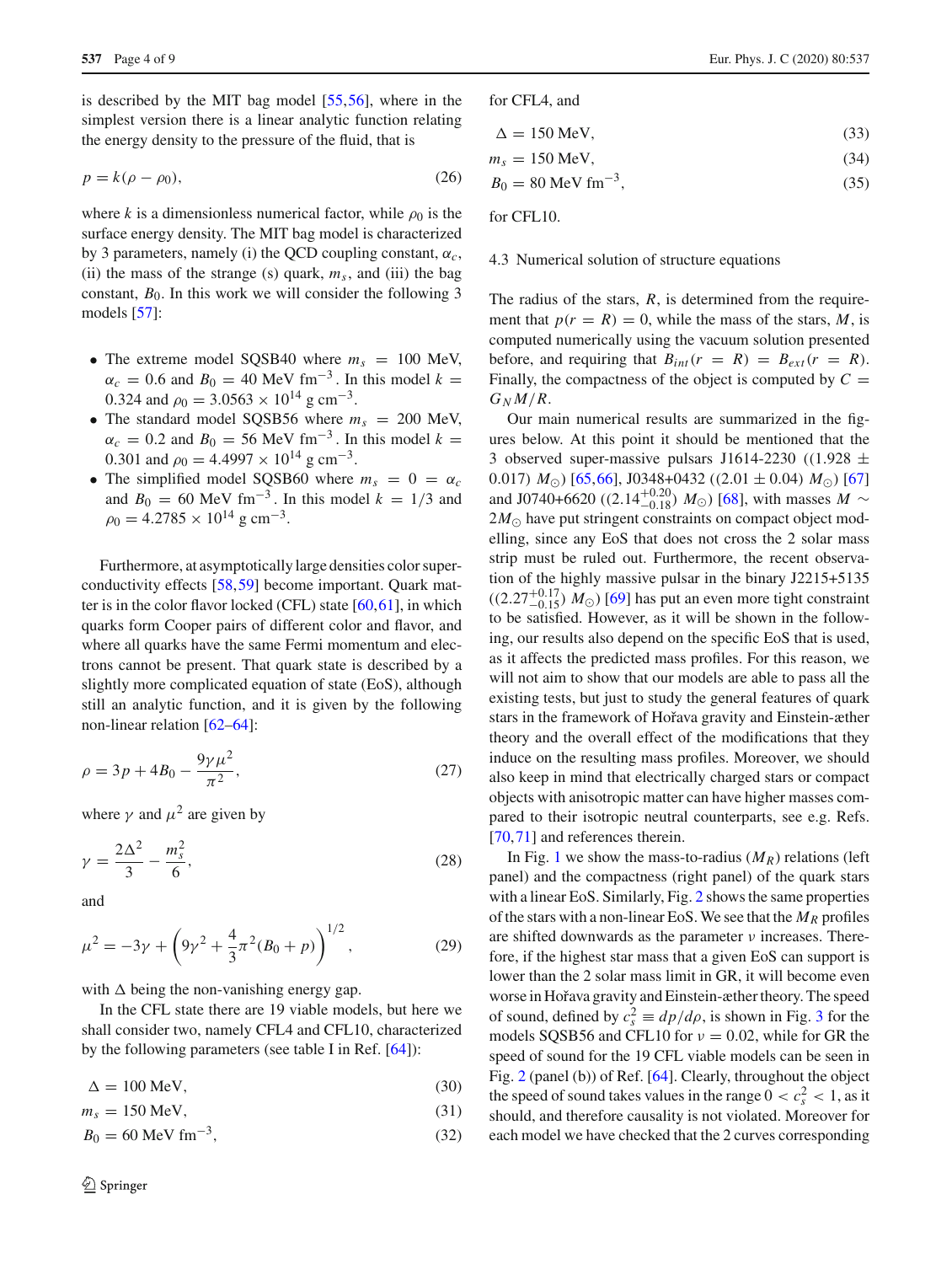

<span id="page-4-0"></span>**Fig. 1** Properties of strange quark stars with linear EoS. We have considered 3 MIT bag models, SQSB40 (blue), SQSB56 (red) and SQSB60 (green) and  $v = 0.01, 0.02$ . The curves corresponding to GR ( $v = 0$ )



<span id="page-4-1"></span>**Fig. 2** Properties of strange quark stars with a non-linear EoS. We have considered 2 CFL models, CFL4 (blue) and CFL10 (red) (see text) and  $\nu = 0.01, 0.02$ . The curves corresponding to GR ( $\nu = 0$ ) are also shown

are also shown for comparison reasons. Left panel  $M_R$  profiles (mass in solar masses and radius in km). Right panel Compactness  $C = G<sub>N</sub> M/R$ vs mass (in solar masses)



for comparison reasons. Left panel  $M_R$  profiles (mass in solar masses and radius in km). Right panel Compactness  $C = G<sub>N</sub> M/R$  vs mass (in solar masses)

<span id="page-4-2"></span>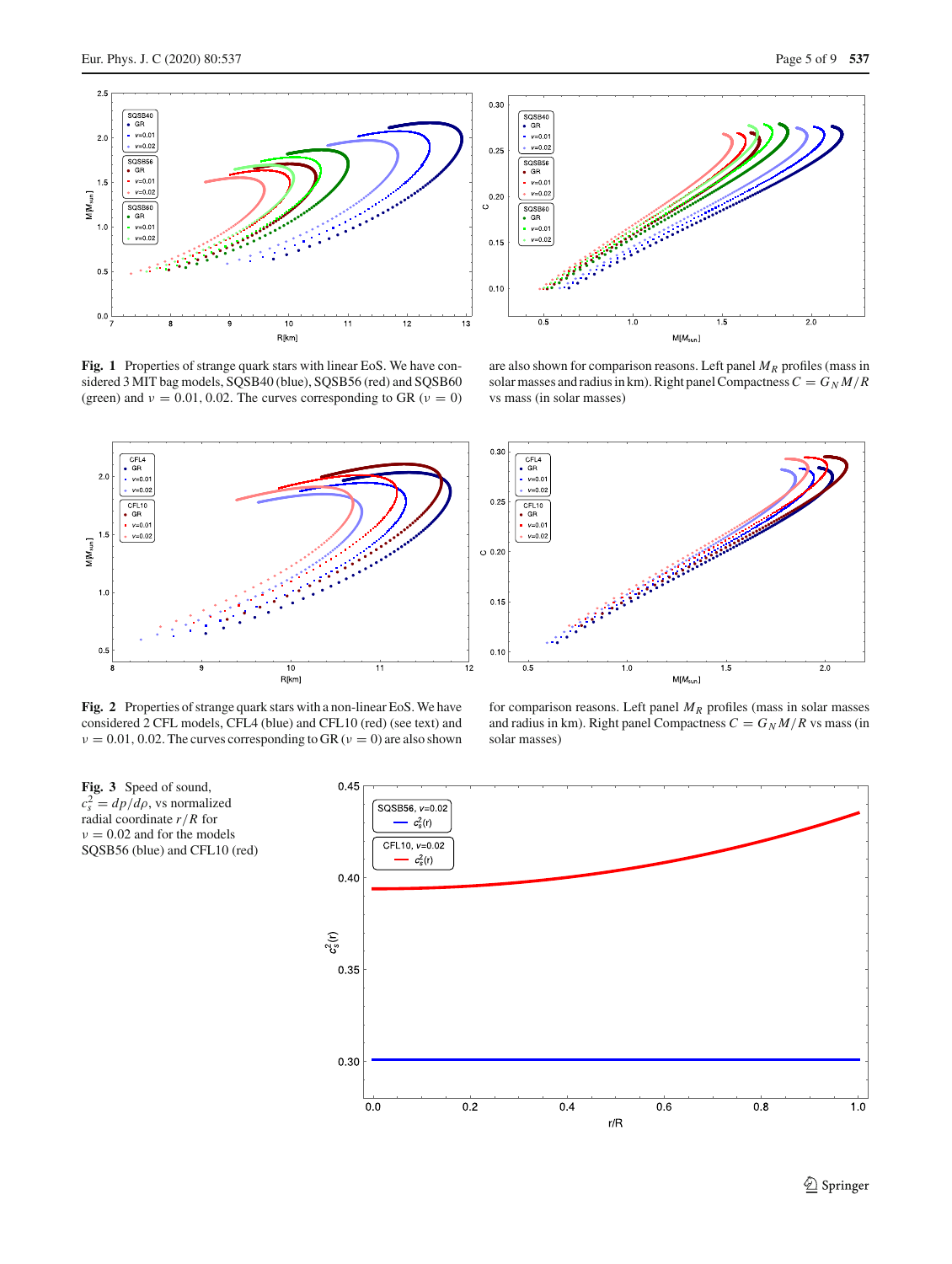<span id="page-5-1"></span>



to  $v = 0.01, 0.02$  are indistinguishable. The latter is obvious when the EoS is linear since in that case the sound speed is just a constant,  $c_s^2 = k$ .

The solutions obtained here should be able to describe realistic astrophysical configurations. Therefore, as a final check we investigate if the (i) energy conditions and (ii) stability criteria are fulfilled or not. Concerning the energy conditions, we require that [\[72](#page-8-2)[–76\]](#page-8-3):

WEC:  $\rho > 0$ ,  $\rho + p > 0$ , (36)

NEC:  $\rho + p \ge 0$ , (37)

DEC:  $ρ ≥ |p|$ , (38)

SEC:  $\rho + p \ge 0$ ,  $\rho + 3p \ge 0$ . (39)

In Fig. [4](#page-5-1) we show as an example the normalized pressure, and normalized energy density, versus the normalized radial coordinate  $r/R$  for  $v = 0.02$ ,  $p_c(0) = 1.5 \rho_0/4$  and  $p_c(0) = 1.5 B_0$  for the models SQSB56 and CFL10, respectively. Let us mention that within each model the 2 curves corresponding to  $v = 0.01$ , 0.02 cannot be told apart. Regarding all the other models we have obtained qualitatively very similar curves that are not shown here. Clearly, the energy conditions are fulfilled throughout the star, and we thus conclude that the solutions obtained in the present work are realistic solutions, which are able to describe realistic astrophysical configurations.

Regarding the stability criteria, we need to verify that  $\Gamma >$ 4/3 [\[77](#page-8-4)], where the adiabatic index  $\Gamma$  is defined by

$$
\Gamma \equiv c_s^2 \left[ 1 + \frac{\rho}{p} \right],\tag{40}
$$

as well as that the Harrison–Zeldovich–Novikov criterion [\[78](#page-8-5),[79\]](#page-8-6) is satisfied, which states that a stellar model is a stable configuration only if the mass of the star grows with the central energy density, i.e.,

$$
\frac{dM}{d\rho_c} > 0. \tag{41}
$$

Figure [5](#page-6-1) shows that  $\Gamma > 4/3$  for the models SQSB56 and CFL10 when  $v = 0.02$ , but we have checked that we have obtained almost identical figures for all the cases considered in the present work. The two panels of Fig. [6](#page-6-2) show the mass of the star (in solar masses) versus normalized central energy density both for the MIT bag models and CFL models considered here.

# <span id="page-5-0"></span>**5 Conclusions**

To summarize our work, in this article we investigated the properties of non-rotating strange quark stars with isotropic matter in Lorentz-violating theories of gravity. To be more precise, we have studied quark stars in Hořava gravity and Einstein-æther theory, whose deviations from GR are characterized by a single dimensionless parameter  $\nu$ . For the quark matter EoS we adopted analytic functions widely used in the literature, both linear and non-linear, corresponding to the simplest version of the MIT bag model and to the color flavor locked state when color superconductivity effects become important at very high densities, respectively. We integrated numerically the generalized structure equations, and we computed the compactness, the radius and the mass of the stars upon matching the interior and the exterior solutions at the surface of the object. We showed graphically the  $M_R$  relations for different EoSs as well as for different values of the parameter *v*. Our results show that the  $M_R$  profiles are shifted downwards as  $\nu$  increases, which implies a lower highest mass supported by a given EoS compared to the one obtained in GR for the same EoS. Finally, we have checked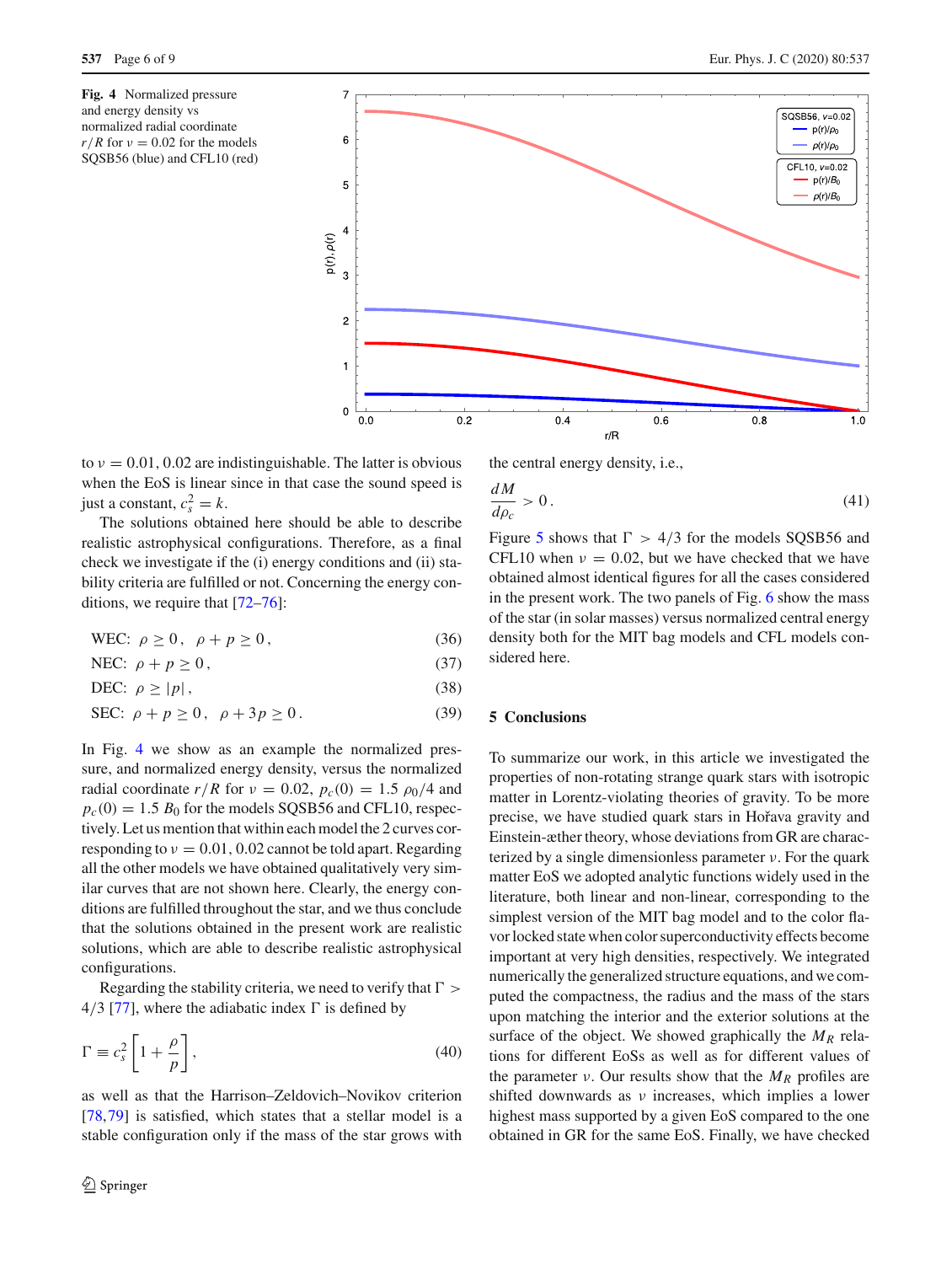<span id="page-6-1"></span>

<span id="page-6-2"></span>**Fig. 6** Mass of the star (in solar masses) vs normalized central energy density for GR ( $v = 0$ ) as well as for  $v = 0.01$ , 0.02. Left panel Mass vs  $\rho_c/\rho_0$  for the 3 MIT bag models, SQSB40 (blue), SQSB56 (red) and SQSB60 (green). Right panel Mass vs  $\rho_c/B_0$  for the 2 CFL models, CFL4 (blue) and CFL10 (red)

that both the energy conditions and stability criteria are fulfilled, and therefore the solutions obtained here are realistic solutions within the framework of the gravitational theories considered in this work.

**Acknowledgements** We wish to thank the reviewer for useful comments and suggestions. The authors G. P. and I. L. thank the Fundação para a Ciência e Tecnologia (FCT), Portugal, for the financial support to the Center for Astrophysics and Gravitation-CENTRA, Instituto Superior Técnico, Universidade de Lisboa, through the Grant No. UIDB/FIS/00099/2020. The author D. V. was supported by Fundação para a Ciência e a Tecnologia (FCT) through the Research Grant UID/FIS/04434/2019, and by Projects PTDC/FIS-OUT/29048/2017, COMPETE2020: POCI-01-0145-FEDER-028987 and FCT: PTDC/FIS-AST/28987/2017, and IF/00852/2015 of FCT.

**Data Availability Statement** This manuscript has no associated data or the data will not be deposited. [Authors' comment: This manuscript has no associated data or the data will not be deposited.]

**Open Access** This article is licensed under a Creative Commons Attribution 4.0 International License, which permits use, sharing, adaptation, distribution and reproduction in any medium or format, as long as you give appropriate credit to the original author(s) and the source, provide a link to the Creative Commons licence, and indicate if changes were made. The images or other third party material in this article are included in the article's Creative Commons licence, unless indicated otherwise in a credit line to the material. If material is not included in the article's Creative Commons licence and your intended use is not permitted by statutory regulation or exceeds the permitted use, you will need to obtain permission directly from the copyright holder. To view a copy of this licence, visit [http://creativecomm](http://creativecommons.org/licenses/by/4.0/) [ons.org/licenses/by/4.0/.](http://creativecommons.org/licenses/by/4.0/)

Funded by SCOAP3.

## **References**

<span id="page-6-0"></span>1. P. Horava, Phys. Rev. D **79**, 084008 (2009). [arXiv:0901.3775](http://arxiv.org/abs/0901.3775) [hepth<sub>1</sub>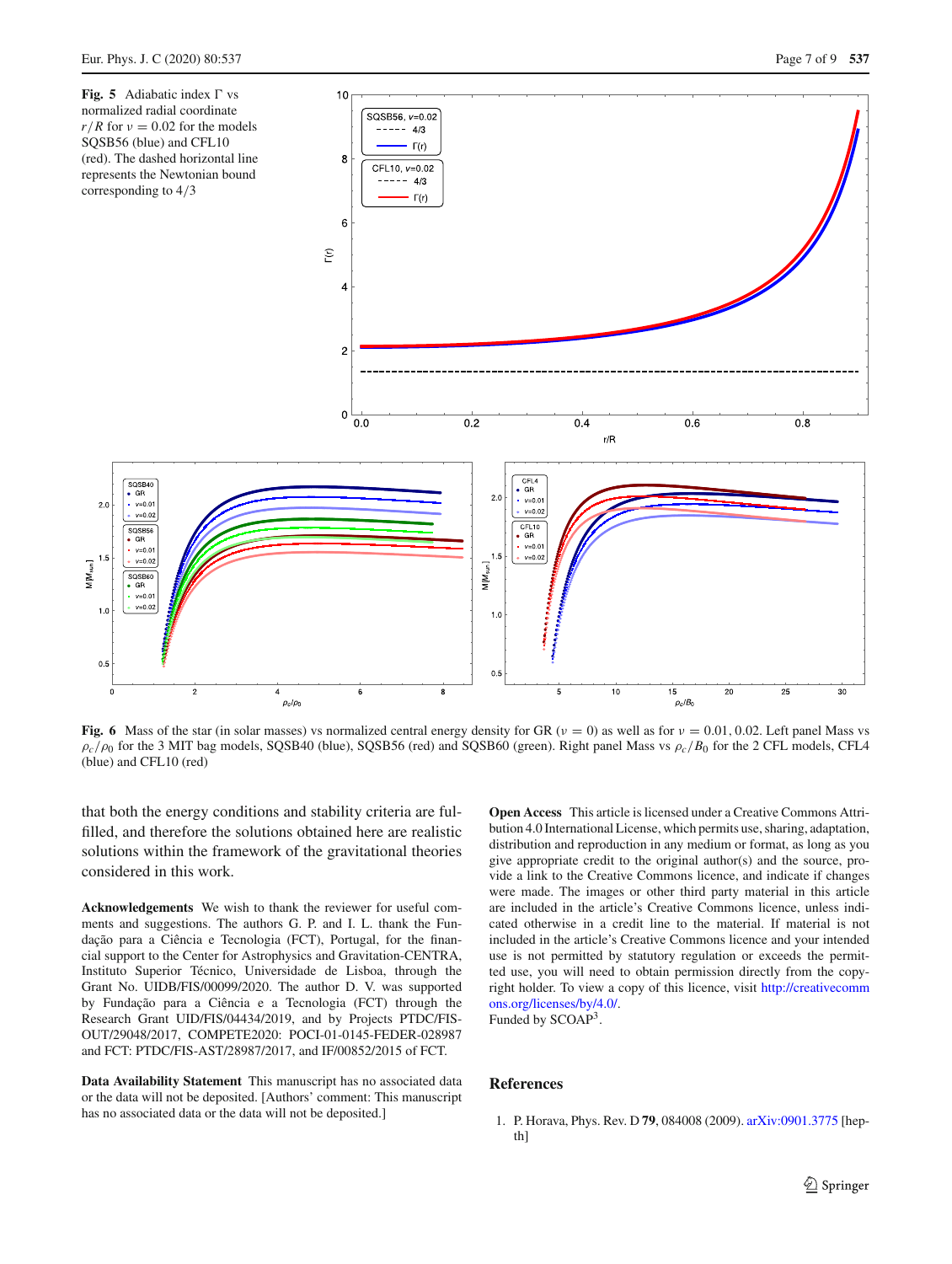- <span id="page-7-0"></span>2. D. Blas, O. Pujolas, S. Sibiryakov, Phys. Rev. Lett. **104**, 181302 (2010). [arXiv:0909.3525](http://arxiv.org/abs/0909.3525) [hep-th]
- <span id="page-7-1"></span>3. M. Visser, Phys. Rev. D **80**, 025011 (2009). [arXiv:0902.0590](http://arxiv.org/abs/0902.0590) [hepth<sub>1</sub>
- 4. T.P. Sotiriou, M. Visser, S. Weinfurtner, Phys. Rev. Lett. **102**, 251601 (2009). [arXiv:0904.4464](http://arxiv.org/abs/0904.4464) [hep-th]
- 5. T.P. Sotiriou, M. Visser, S. Weinfurtner, JHEP **0910**, 033 (2009). [arXiv:0905.2798](http://arxiv.org/abs/0905.2798) [hep-th]
- 6. D. Vernieri, T.P. Sotiriou, Phys. Rev. D **85**, 064003 (2012). [arXiv:1112.3385](http://arxiv.org/abs/1112.3385) [hep-th]
- 7. D. Vernieri, T.P. Sotiriou, J. Phys. Conf. Ser. **453**, 012022 (2013). [arXiv:1212.4402](http://arxiv.org/abs/1212.4402) [hep-th]
- <span id="page-7-2"></span>8. D. Vernieri, Phys. Rev. D **91**(12), 124029 (2015). [arXiv:1502.06607](http://arxiv.org/abs/1502.06607) [hep-th]
- <span id="page-7-3"></span>9. G. D'Odorico, F. Saueressig, M. Schutten, Phys. Rev. Lett. **113**(17), 171101 (2014). [arXiv:1406.4366](http://arxiv.org/abs/1406.4366) [gr-qc]
- 10. A.O. Barvinsky, D. Blas, M. Herrero-Valea, S.M. Sibiryakov, C.F. Steinwachs, Phys. Rev. D **93**(6), 064022 (2016). [arXiv:1512.02250](http://arxiv.org/abs/1512.02250) [hep-th]
- 11. A.O. Barvinsky, D. Blas, M. Herrero-Valea, S.M. Sibiryakov, C.F. Steinwachs, JHEP **1807**, 035 (2018). [arXiv:1705.03480](http://arxiv.org/abs/1705.03480) [hep-th]
- <span id="page-7-4"></span>12. A.O. Barvinsky, M. Herrero-Valea, S.M. Sibiryakov, Phys. Rev. D **100**(2), 026012 (2019). [arXiv:1905.03798](http://arxiv.org/abs/1905.03798) [hep-th]
- <span id="page-7-5"></span>13. B. Audren, D. Blas, M.M. Ivanov, J. Lesgourgues, S. Sibiryakov, JCAP **1503**(03), 016 (2015). [arXiv:1410.6514](http://arxiv.org/abs/1410.6514) [astro-ph.CO]
- <span id="page-7-6"></span>14. N. Frusciante, M. Raveri, D. Vernieri, B. Hu, A. Silvestri, Phys. Dark Univ. **13**, 7 (2016). [arXiv:1508.01787](http://arxiv.org/abs/1508.01787) [astro-ph.CO]
- <span id="page-7-7"></span>15. D. Blas, S. Sibiryakov, Phys. Rev. D **84**, 124043 (2011). [arXiv:1110.2195](http://arxiv.org/abs/1110.2195) [hep-th]
- 16. E. Barausse, T. Jacobson, T.P. Sotiriou, Phys. Rev. D **83**, 124043 (2011). [arXiv:1104.2889](http://arxiv.org/abs/1104.2889) [gr-qc]
- 17. P. Berglund, J. Bhattacharyya, D. Mattingly, Phys. Rev. D **85**, 124019 (2012). [arXiv:1202.4497](http://arxiv.org/abs/1202.4497) [hep-th]
- 18. E. Barausse, T.P. Sotiriou, Phys. Rev. D **87**, 087504 (2013). [arXiv:1212.1334](http://arxiv.org/abs/1212.1334) [gr-qc]
- 19. A. Wang, Phys. Rev. Lett. **110**(9), 091101 (2013). [arXiv:1212.1876](http://arxiv.org/abs/1212.1876) [hep-th]
- 20. E. Barausse, T.P. Sotiriou, Class. Quant. Gravit. **30**, 244010 (2013). [arXiv:1307.3359](http://arxiv.org/abs/1307.3359) [gr-qc]
- <span id="page-7-8"></span>21. T. P. Sotiriou, I. Vega, D. Vernieri, Phys. Rev. D **90**(4), 044046 (2014). [arXiv:1405.3715](http://arxiv.org/abs/1405.3715) [gr-qc]
- <span id="page-7-9"></span>22. K. Yagi, D. Blas, N. Yunes, E. Barausse, Phys. Rev. Lett. **112**(16), 161101 (2014). [arXiv:1307.6219](http://arxiv.org/abs/1307.6219) [gr-qc]
- 23. K. Yagi, D. Blas, E. Barausse, N. Yunes, Phys. Rev. D **89**(8), 084067 (2014). Erratum: [Phys. Rev. D **90**, no. 6, 069902 (2014)] Erratum: [Phys. Rev. D **90**, no. 6, 069901 (2014)] [\[arXiv:1311.7144](http://arxiv.org/abs/1311.7144) [gr-qc]]
- <span id="page-7-10"></span>24. O. Ramos, E. Barausse, Phys. Rev. D **99**(2), 024034 (2019). [arXiv:1811.07786](http://arxiv.org/abs/1811.07786) [gr-qc]
- <span id="page-7-11"></span>25. D. Vernieri, S. Carloni, EPL **121**(3), 30002 (2018). [arXiv:1706.06608](http://arxiv.org/abs/1706.06608) [gr-qc]
- 26. D. Vernieri, Phys. Rev. D **98**(2), 024051 (2018). [arXiv:1808.00974](http://arxiv.org/abs/1808.00974) [gr-qc]
- <span id="page-7-12"></span>27. D. Vernieri, Phys. Rev. D **100**(10), 104021 (2019). [arXiv:1906.07738](http://arxiv.org/abs/1906.07738) [gr-qc]
- <span id="page-7-13"></span>28. B. P. Abbott et al. [LIGO Scientific and Virgo and Fermi-GBM and INTEGRAL Collaborations], Astrophys. J. **848**(2), L13 (2017). [arXiv:1710.05834](http://arxiv.org/abs/1710.05834) [astro-ph.HE]
- <span id="page-7-14"></span>29. A. Emir Gümrükçüoğlu, M. Saravani, T. P. Sotiriou, Phys. Rev. D **97**(2), 024032 (2018). [arXiv:1711.08845](http://arxiv.org/abs/1711.08845) [gr-qc]
- <span id="page-7-15"></span>30. T. Jacobson, D. Mattingly, Phys. Rev. D **64**, 024028 (2001). [arXiv:gr-qc/0007031](http://arxiv.org/abs/gr-qc/0007031)
- <span id="page-7-16"></span>31. T. Jacobson, Phys. Rev. D **81**, 101502 (2010). Erratum: [Phys. Rev. D **82**, 129901 (2010)] [arXiv:1001.4823](http://arxiv.org/abs/1001.4823) [hep-th]
- <span id="page-7-17"></span>32. D. Blas, O. Pujolas, S. Sibiryakov, JHEP **1104**, 018 (2011). [arXiv:1007.3503](http://arxiv.org/abs/1007.3503) [hep-th]
- <span id="page-7-18"></span>33. S. L. Shapiro, S. A. Teukolsky, *Black holes, white dwarfs, and neutron stars: The physics of compact objects*. Wiley, New York, p. 645 (1983)
- 34. D. Psaltis, Living Rev. Rel. **11**, 9 (2008). [arXiv:0806.1531](http://arxiv.org/abs/0806.1531) [astroph]
- <span id="page-7-19"></span>35. D.R. Lorimer, Living Rev. Rel. **11**, 8 (2008). [arXiv:0811.0762](http://arxiv.org/abs/0811.0762) [astro-ph]
- <span id="page-7-20"></span>36. C. Alcock, E. Farhi, A. Olinto, Astrophys. J. **310**, 261 (1986)
- 37. C. Alcock, A. Olinto, Ann. Rev. Nucl. Part. Sci. **38**, 161 (1988)
- 38. J. Madsen, Lect. Notes Phys. **516**, 162 (1999). [arXiv:astro-ph/9809032](http://arxiv.org/abs/astro-ph/9809032)
- 39. F. Weber, Prog. Part. Nucl. Phys. **54**, 193 (2005). [arXiv:astro-ph/0407155](http://arxiv.org/abs/astro-ph/0407155)
- 40. Y.L. Yue, X.H. Cui, R.X. Xu, Astrophys. J. **649**, L95 (2006). [arXiv:astro-ph/0603468](http://arxiv.org/abs/astro-ph/0603468)
- <span id="page-7-21"></span>41. D. Leahy, R. Ouyed, Mon. Not. R. Astron. Soc. **387**, 1193 (2008). [arXiv:0708.1787](http://arxiv.org/abs/0708.1787) [astro-ph]
- <span id="page-7-22"></span>42. E. Witten, Phys. Rev. D **30**, 272 (1984)
- <span id="page-7-23"></span>43. E. Farhi, R.L. Jaffe, Phys. Rev. D **30**, 2379 (1984)
- <span id="page-7-24"></span>44. E.O. Ofek et al., Astrophys. J. **659**, L13 (2007). [arXiv:astro-ph/0612408](http://arxiv.org/abs/astro-ph/0612408)
- <span id="page-7-25"></span>45. R. Ouyed, D. Leahy, P. Jaikumar, [arXiv:0911.5424](http://arxiv.org/abs/0911.5424) [astro-ph.HE]
- <span id="page-7-26"></span>46. A. H. Guth, Phys. Rev. D **23**, 347 (1981) [Adv. Ser. Astrophys. Cosmol. **3**, 139 (1987)]
- <span id="page-7-27"></span>47. S.M. Carroll, E.A. Lim, Phys. Rev. D **70**, 123525 (2004). [arXiv:hep-th/0407149](http://arxiv.org/abs/hep-th/0407149)
- <span id="page-7-28"></span>48. R.C. Tolman, Phys. Rev. **55**, 364 (1939)
- 49. J.R. Oppenheimer, G.M. Volkoff, Phys. Rev. **55**, 374 (1939)
- 50. S. Carloni, D. Vernieri, Phys. Rev. D **97**(12), 124056 (2018). [arXiv:1709.02818](http://arxiv.org/abs/1709.02818) [gr-qc]
- <span id="page-7-29"></span>51. S. Carloni, D. Vernieri, Phys. Rev. D **97**(12), 124057 (2018). [arXiv:1709.03996](http://arxiv.org/abs/1709.03996) [gr-qc]
- <span id="page-7-30"></span>52. A. Einstein, Ann. Phys. **49**(7), 769 (1916)
- <span id="page-7-31"></span>53. C. Eling, T. Jacobson, Class. Quant. Gravit. **23**, 5625 (2006). Erratum: [Class. Quant. Grav. **27**, 049801 (2010)] [gr-qc/0603058]
- <span id="page-7-32"></span>54. K. Schwarzschild, Sitzungsber. Preuss. Akad. Wiss. Berlin (Math. Phys.) **1916**, 189 (1916). [arXiv:physics/9905030](http://arxiv.org/abs/physics/9905030)
- <span id="page-7-33"></span>55. A. Chodos, R.L. Jaffe, K. Johnson, C.B. Thorn, V.F. Weisskopf, Phys. Rev. D **9**, 3471 (1974)
- <span id="page-7-34"></span>56. A. Chodos, R.L. Jaffe, K. Johnson, C.B. Thorn, Phys. Rev. D **10**, 2599 (1974)
- <span id="page-7-35"></span>57. D. Gondek-Rosinska, F. Limousin, [arXiv:0801.4829](http://arxiv.org/abs/0801.4829) [gr-qc]
- <span id="page-7-36"></span>58. M.G. Alford, K. Rajagopal, F. Wilczek, Phys. Lett. B **422**, 247 (1998). [arXiv:hep-ph/9711395](http://arxiv.org/abs/hep-ph/9711395)
- <span id="page-7-37"></span>59. M.G. Alford, K. Rajagopal, F. Wilczek, Nucl. Phys. A **638**, 515C (1998). [arXiv:hep-ph/9802284](http://arxiv.org/abs/hep-ph/9802284)
- <span id="page-7-38"></span>60. M.G. Alford, K. Rajagopal, F. Wilczek, Nucl. Phys. B **537**, 443 (1999). [arXiv:hep-ph/9804403](http://arxiv.org/abs/hep-ph/9804403)
- <span id="page-7-39"></span>61. K. Rajagopal, F. Wilczek, Phys. Rev. Lett. **86**, 3492 (2001). [arXiv:hep-ph/0012039](http://arxiv.org/abs/hep-ph/0012039)
- <span id="page-7-40"></span>62. G. Lugones, J.E. Horvath, Phys. Rev. D **66**, 074017 (2002). [arXiv:hep-ph/0211070](http://arxiv.org/abs/hep-ph/0211070)
- 63. C. Vasquez Flores, G. Lugones, Phys. Rev. D **82**, 063006 (2010). [arXiv:1008.4882](http://arxiv.org/abs/1008.4882) [astro-ph.HE]
- <span id="page-7-41"></span>64. C. V. Flores, G. Lugones, Phys. Rev. C **95**(2), 025808 (2017). [arXiv:1702.02081](http://arxiv.org/abs/1702.02081) [astro-ph.HE]
- <span id="page-7-42"></span>65. P. Demorest, T. Pennucci, S. Ransom, M. Roberts, J. Hessels, Nature **467**, 1081 (2010). [arXiv:1010.5788](http://arxiv.org/abs/1010.5788) [astro-ph.HE]
- <span id="page-7-43"></span>66. E. Fonseca et al., Astrophys. J. **832**(2), 167 (2016). [arXiv:1603.00545](http://arxiv.org/abs/1603.00545) [astro-ph.HE]
- <span id="page-7-44"></span>67. J. Antoniadis et al., Science **340**, 6131 (2013). [arXiv:1304.6875](http://arxiv.org/abs/1304.6875) [astro-ph.HE]
- <span id="page-7-45"></span>68. H. T. Cromartie et al., Nat. Astron. Lett. (2019). DDarXiv:1904.06759 [astro-ph.HE]
- <span id="page-7-46"></span>69. M. Linares, T. Shahbaz, J. Casares, Astrophys. J. **859**(1), 54 (2018). [arXiv:1805.08799](http://arxiv.org/abs/1805.08799) [astro-ph.HE]